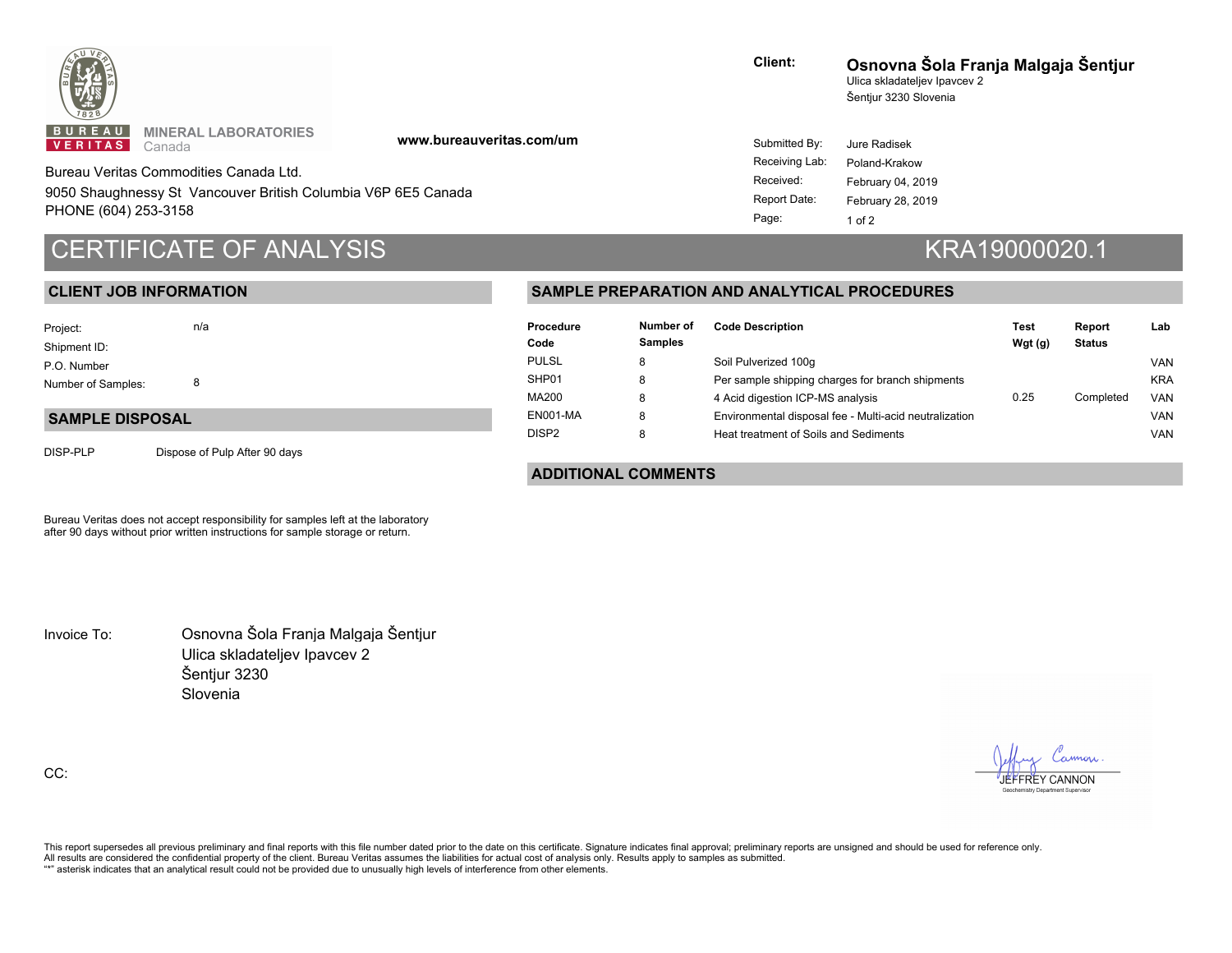| $\begin{picture}(130,10) \put(0,0){\line(1,0){15}} \put(15,0){\line(1,0){15}} \put(15,0){\line(1,0){15}} \put(15,0){\line(1,0){15}} \put(15,0){\line(1,0){15}} \put(15,0){\line(1,0){15}} \put(15,0){\line(1,0){15}} \put(15,0){\line(1,0){15}} \put(15,0){\line(1,0){15}} \put(15,0){\line(1,0){15}} \put(15,0){\line(1,0){15}} \put(15,0){\line($ | Client:      | Ulica skladateljev Ipavcev 2<br>Šentjur 3230 Slovenia | Osnovna Šola Franja Malgaja Šentjur |  |
|-----------------------------------------------------------------------------------------------------------------------------------------------------------------------------------------------------------------------------------------------------------------------------------------------------------------------------------------------------|--------------|-------------------------------------------------------|-------------------------------------|--|
| <b>BUREAU MINERAL LABORATORIES</b><br>www.bureauveritas.com/um<br><b>VERITAS</b> Canada                                                                                                                                                                                                                                                             | Project:     | n/a                                                   |                                     |  |
| Bureau Veritas Commodities Canada Ltd.                                                                                                                                                                                                                                                                                                              | Report Date: | February 28, 2019                                     |                                     |  |
| 9050 Shaughnessy St Vancouver British Columbia V6P 6E5 Canada<br>PHONE (604) 253-3158                                                                                                                                                                                                                                                               | Page:        | 2 of 2                                                | Part: 1 of 3                        |  |
| CERTIFICATE OF ANALYSIS                                                                                                                                                                                                                                                                                                                             |              |                                                       | KRA19000020.1                       |  |

|        |      | Method I   | <b>WGHT</b> | MA200 MA200 |      | MA200 |     |       | MA200 MA200 MA200 MA200 |      |      |      |     | MA200 MA200 MA200 MA200 | MA200 MA200 |     | MA200 MA200 MA200 MA200 MA200 |                 |     |     |       | MA200I |
|--------|------|------------|-------------|-------------|------|-------|-----|-------|-------------------------|------|------|------|-----|-------------------------|-------------|-----|-------------------------------|-----------------|-----|-----|-------|--------|
|        |      | Analyte    | Wgt         | Mo          | Cu   | Pb.   | Zn. | Ag    | Ni                      | Co   | Mn   | Fe   | As  | U                       | Th          | Sr  | Cd                            | Sb              | Bi  |     | Cа    |        |
|        |      | Unit       | kg          | ppm         | ppm  | ppm   | ppm | ppm   | ppm                     | ppm  | ppm  | ℅    | ppm | ppm                     | ppm         | ppm | ppm                           | ppm             | ppm | ppm | %     |        |
|        |      | <b>MDL</b> |             | 0.1         | 0.1  | 0.1   |     | 0.1   | 0.1                     | 0.2  |      | 0.01 |     | 0.1                     | 0.1         |     | 0.1                           | 0.1             | 0.1 |     | 0.01  | 0.001  |
| I OSFM | Soil |            | 0.03        | 1.3         | 49.3 | 130.7 | 778 | 0.2   | 38.7                    | 12.0 | 808  | 3.30 | 19  | 2.2                     | 8.9         | 92  | 6.0                           | l.7             | 0.3 | 84  | 1.83  | 0.168  |
| 2 OSFM | Soil |            | 0.03        | 1.7         | 32.9 | 78.1  | 267 | < 0.1 | 29.8                    | 12.7 | 751  | 3.21 | 13  | 2.4                     | 9.8         | 93  | 1.6                           | ۱.7             | 0.3 | 87  | 2.54  | 0.148  |
| 3 OSFM | Soil |            | 0.031       | 2.6         | 18.8 | 30.2  | 128 | < 0.1 | 25.0                    | 9.7  | 562  | 2.31 | 8   | 1.7                     | 6.5         | 46  |                               | 0.8             | 0.2 | 57  | 0.36  | 0.097  |
| 4 OSFM | Soil |            | 0.033       | 1.7         | 42.7 | 48.9  | 276 | < 0.1 | 47.8                    | 13.8 | 754  | 3.31 | 13  | 2.4                     | 8.8         | 115 | 2.0                           | $\mathsf{I}$ .4 | 0.3 | 79  | 1.87  | 0.213  |
| 5 OSFM | Soil |            | 0.033       | 1.4         | 30.9 | 32.7  | 161 | < 0.1 | 44.7                    | 15.0 | 694  | 3.26 | 14  | 2.2                     | 8.8         | 98  | 0.8                           | 0. ا            | 0.5 | 77  | 1.27  | 0.173  |
| 6 OSFM | Soil |            | 0.05        | 1.2         | 29.2 | 49.6  | 209 | < 0.1 | 43.2                    | 13.8 | 641  | 3.02 | 13  | 2.6                     | 8.0         | 92  | 1.0                           | ، 4             | 0.3 | 78  | 2.02  | 0.133  |
| 7 OSFM | Soil |            | 0.033       |             | 21.0 | 53.2  | 96  | < 0.1 | 45.5                    | 16.3 | 1037 | 3.55 | 14  | 2.4                     | 9.8         | 80  | 0.4                           | 0. ا            | 0.2 | 103 | 0.86  | 0.073  |
| 8 OSFM | Soil |            | 0.031       | 1.1         | 22.4 | 25.4  | 115 | < 0.1 | 33.5                    | 9.0  | 340  | 2.54 | 9   | 2.1                     | 4.9         | 337 | 1.5                           | 0.7             | 0.1 | 46  | 11.55 | 0.116  |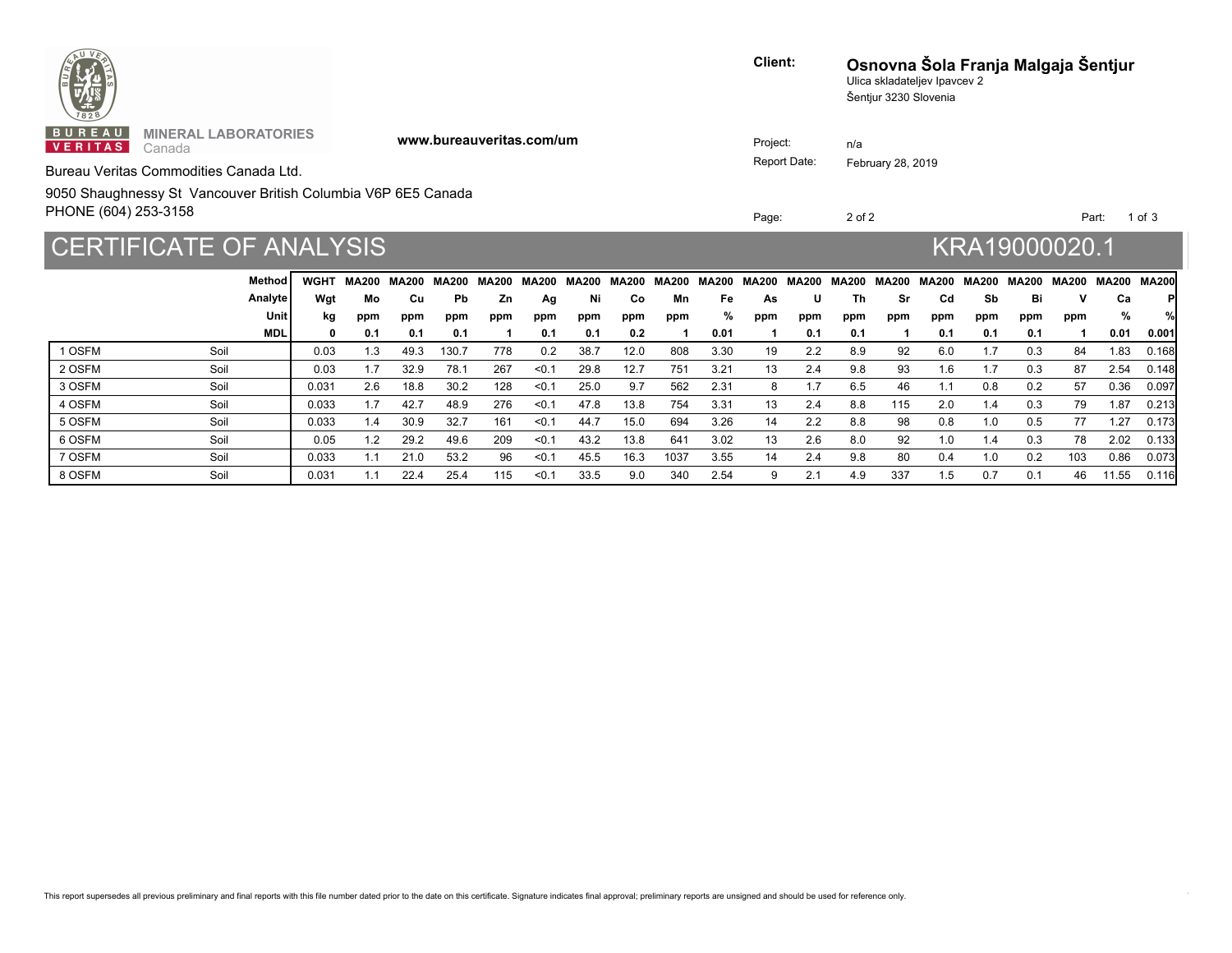| <b>ENTREPRISE</b>                                                                     |                          | Client:      | Ulica skladateljev Ipavcev 2<br>Šentjur 3230 Slovenia | Osnovna Šola Franja Malgaja Šentjur |  |  |
|---------------------------------------------------------------------------------------|--------------------------|--------------|-------------------------------------------------------|-------------------------------------|--|--|
| <b>BUREAU MINERAL LABORATORIES</b><br><b>VERITAS</b> Canada                           | www.bureauveritas.com/um | Project:     | n/a                                                   |                                     |  |  |
| Bureau Veritas Commodities Canada Ltd.                                                |                          | Report Date: | February 28, 2019                                     |                                     |  |  |
| 9050 Shaughnessy St Vancouver British Columbia V6P 6E5 Canada<br>PHONE (604) 253-3158 |                          | Page:        | 2 of 2                                                | Part: 2 of 3                        |  |  |
| CERTIFICATE OF ANALYSIS                                                               |                          |              |                                                       | KRA19000020.1                       |  |  |

|                | Method     |      | <b>MA200 MA200</b> | <b>MA200</b> | <b>MA200</b> | MA200 MA200 |      |       | MA200 MA200 | MA200 MA200 MA200 |      |     | MA200 | MA200 | MA200 | MA200 MA200 |                      | MA200 | MA200 | MA200 | MA200l |
|----------------|------------|------|--------------------|--------------|--------------|-------------|------|-------|-------------|-------------------|------|-----|-------|-------|-------|-------------|----------------------|-------|-------|-------|--------|
|                | Analyte    | La   | Сr                 | Mg           | Ba           | Ti          | ΑI   | Na    | κ           | w                 | Zr   | Сe  | Sn    |       | Nb    | Та          | Be                   | Sc    |       |       | Rbl    |
|                | Unit       | ppm  | ppm                | ℅            | ppm          | ℅           | %    | ℅     | %           | ppm               | ppm  | ppm | ppm   | ppm   | ppm   | ppm         | ppm                  | ppm   | ppm   | %     | ppm    |
|                | <b>MDL</b> | 0.1  |                    | 0.01         |              | 0.001       | 0.01 | 0.001 | 0.01        | 0.1               | 0.1  |     | 0.1   | 0.1   | 0.1   | 0.1         |                      |       | 0.1   | 0.1   | 0.11   |
| 1 OSFM<br>Soil |            | 25.7 | 85                 | 0.77         | 509          | 0.323       | 6.43 | 0.600 | 1.86        | 1.7               | 49.3 | 56  | 3.6   | 11.4  | 10.2  | 0.8         |                      | 10    | 42.1  | < 0.1 | 105.9  |
| 2 OSFM<br>Soil |            | 28.9 | 78                 | 1.06         | 420          | 0.352       | 6.38 | 0.567 | 1.66        | 1.9               | 48.1 | 66  | 4.5   | 12.1  | 10.8  | 0.8         | 2                    | 10    | 43.4  | < 0.1 | 98.2   |
| 3 OSFM<br>Soil |            | 21.6 | 53                 | 0.45         | 283          | 0.247       | 4.46 | 0.237 | 1.24        | 1.1               | 28.6 | 48  | 1.6   | 9.2   | 7.0   | 0.5         |                      |       | 25.5  | < 0.1 | 78.0   |
| 4 OSFM<br>Soil |            | 28.2 | 87                 | 0.89         | 429          | 0.286       | 6.58 | 0.687 | 1.83        | 1.6               | 46.6 | 60  | 3.2   | 15.1  | 9.3   | 0.7         | $\overline{2}$       | 11    | 45.1  | < 0.1 | 112.5  |
| 5 OSFM<br>Soil |            | 27.7 | 78                 | 0.83         | 397          | 0.296       | 6.79 | 0.796 | 1.93        | 1.6               | 41.2 | 62  | 2.7   | 12.9  | 8.7   | 0.7         |                      | 10    | 42.2  | < 0.1 | 109.1  |
| 6 OSFM<br>Soil |            | 24.8 | 76                 | 1.09         | 411          | 0.265       | 6.18 | 0.733 | 1.85        | 1.5               | 41.1 | 52  | 3.1   | 12.2  | 8.2   | 0.6         | 2                    | 10    | 43.5  | < 0.1 | 101.8  |
| 7 OSFM<br>Soil |            | 29.8 | 91                 | 0.80         | 368          | 0.343       | 7.10 | 0.604 | 1.76        | 1.7               | 50.1 | 65  | 2.7   | 12.9  | 10.4  | 0.9         | $\mathbf{2}^{\circ}$ |       | 52.0  | < 0.1 | 110.0  |
| 8 OSFM<br>Soil |            | 21.2 | 55                 | 0.57         | 212          | 0.120       | 3.37 | 0.270 | 1.07        | 0.8               | 24.3 | 37  | 1.4   | 17.6  | 4.3   | 0.4         | $<$ 1                |       | 23.5  | < 0.1 | 61.9   |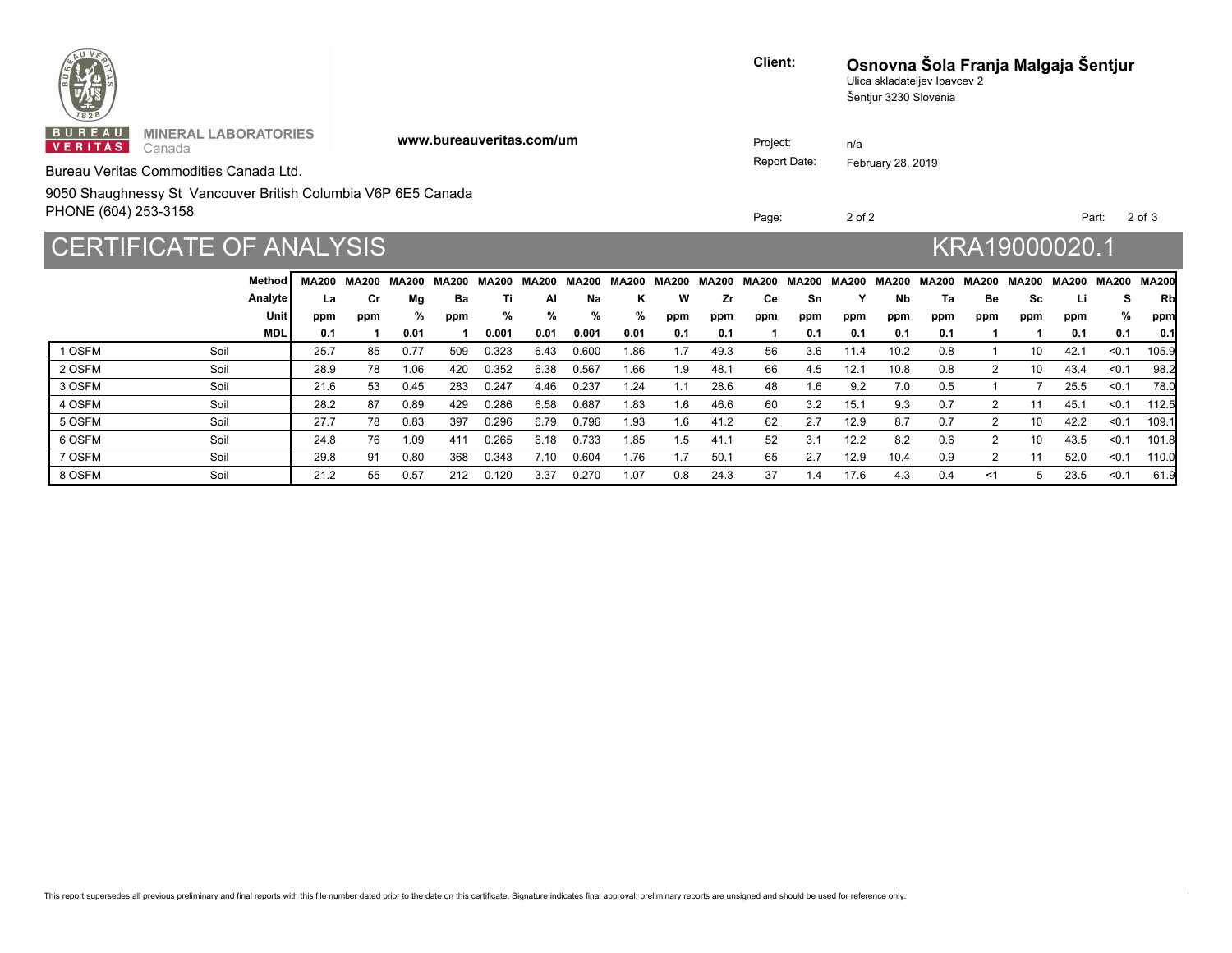| $\frac{1}{1628}$         |                                                               |                          | <b>Client:</b> | Osnovna Šola Franja Malgaja Šentjur<br>Ulica skladateljev Ipavcev 2<br>Šentjur 3230 Slovenia |       |        |  |  |
|--------------------------|---------------------------------------------------------------|--------------------------|----------------|----------------------------------------------------------------------------------------------|-------|--------|--|--|
| BUREAU<br><b>VERITAS</b> | <b>MINERAL LABORATORIES</b><br>Canada                         | www.bureauveritas.com/um | Project:       | n/a                                                                                          |       |        |  |  |
|                          | Bureau Veritas Commodities Canada Ltd.                        |                          | Report Date:   | February 28, 2019                                                                            |       |        |  |  |
|                          | 9050 Shaughnessy St Vancouver British Columbia V6P 6E5 Canada |                          |                |                                                                                              |       |        |  |  |
| PHONE (604) 253-3158     |                                                               |                          | Page:          | 2 of 2                                                                                       | Part: | 3 of 3 |  |  |
|                          |                                                               |                          |                |                                                                                              |       |        |  |  |

## THE CONSTRUCTED AN INTERNATION CONTROLLER IN THE CONSTRUCTION OF AN INTERNATIONAL CONTROLLER IN THE CONSTRUCTION OF A SAFETY AND THE CONTROLLER INTERNATIONAL CONTROLLER INTERNATIONAL CONTROLLER INTERNATIONAL CONTROLLER IN

|        |      | Method     | <b>MA200</b> | <b>MA200</b> |                  | <b>MA200 MA200</b> | <b>MA200</b> | <b>MA200</b> |
|--------|------|------------|--------------|--------------|------------------|--------------------|--------------|--------------|
|        |      | Analyte    | Hf           | In           | Re               | Se                 | Тe           | Τl           |
|        |      | Unit       | ppm          | ppm          | ppm              | ppm                | ppm          | ppm          |
|        |      | <b>MDL</b> | 0.1          | 0.05         | 0.005            | 1                  | 0.5          | 0.5          |
| 1 OSFM | Soil |            | 1.5          | 0.13         | < 0.005          | $<$ 1              | < 0.5        | 0.8          |
| 2 OSFM | Soil |            | 1.4          | 0.10         | < 0.005          | 1                  | < 0.5        | 0.8          |
| 3 OSFM | Soil |            | 0.8          | < 0.05       | < 0.005          | < 1                | < 0.5        | 0.6          |
| 4 OSFM | Soil |            | 1.4          | 0.10         | < 0.005          | < 1                | < 0.5        | 0.8          |
| 5 OSFM | Soil |            | 1.2          | 0.09         | < 0.005          | $<$ 1              | < 0.5        | 0.6          |
| 6 OSFM | Soil |            | 1.3          | 0.06         | < 0.005          | $<$ 1              | < 0.5        | 0.7          |
| 7 OSFM | Soil |            | 1.7          |              | 0.05 < 0.005     | $<$ 1              | < 0.5        | 0.7          |
| 8 OSFM | Soil |            | 0.8          |              | $0.06$ < $0.005$ | ≺1                 | 0.5          | < 0.5        |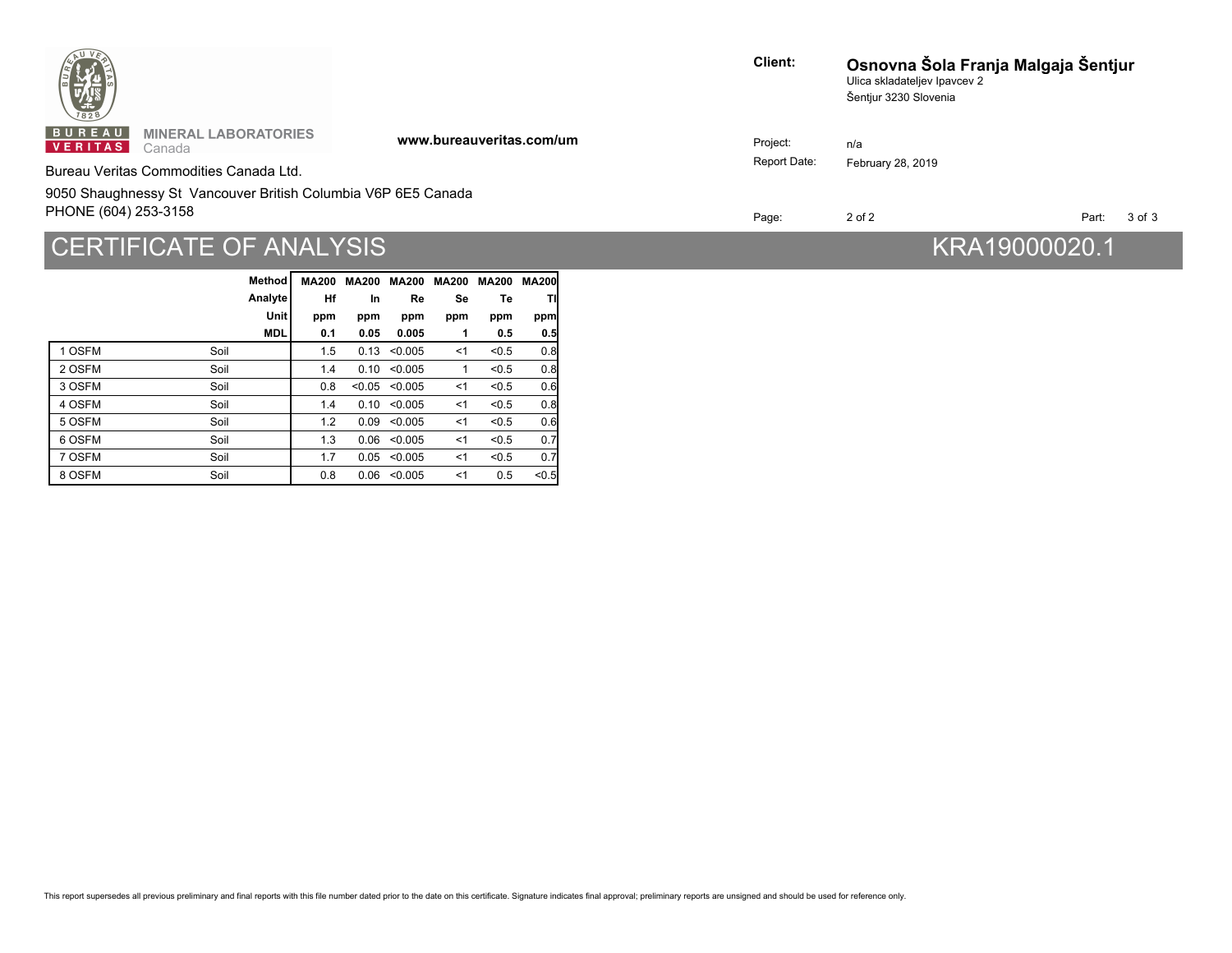| <b>PRINTED BY AN ASSESSMENT</b>                                                                                                                              | <b>Client:</b>           | Osnovna Šola Franja Malgaja Šentjur<br>Ulica skladateljev Ipavcev 2<br>Šentjur 3230 Slovenia                                            |  |
|--------------------------------------------------------------------------------------------------------------------------------------------------------------|--------------------------|-----------------------------------------------------------------------------------------------------------------------------------------|--|
| <b>BUREAU</b><br><b>MINERAL LABORATORIES</b><br>www.bureauveritas.com/um<br><b>VERITAS</b> Canada<br>Bureau Veritas Commodities Canada Ltd.                  | Project:<br>Report Date: | n/a<br>February 28, 2019                                                                                                                |  |
| 9050 Shaughnessy St Vancouver British Columbia V6P 6E5 Canada<br>PHONE (604) 253-3158                                                                        | Page:                    | 1 of 1<br>Part: 1 of 3                                                                                                                  |  |
| <b>QUALITY CONTROL REPORT</b>                                                                                                                                |                          | KRA19000020.1                                                                                                                           |  |
| Method<br>WGHT MA200 MA200 MA200 MA200 MA200 MA200 MA200 MA200 MA200<br>Analyte<br>Mo<br>Cu.<br>7n<br>Unit<br>ppm<br>ppm<br>ppm<br>ppm<br><b>MDL</b><br>0.01 | <b>MA200</b>             | MA200 MA200 MA200 MA200 MA200 MA200 MA200 MA200 MA200<br>Ca<br>Cd.<br>Ri<br>Sh<br>s,<br>ppm<br>ppm<br>ppm<br>ppm<br>$0.01$ 0.001<br>- 0 |  |

6 OSFM Soil 0.05 1.2 29.2 49.6 209 <0.1 43.2 13.8 641 3.02 13 2.6 8.0 92 1.0 1.4 0.3 78 2.02 0.133 REP 6 OSFM QC 1.4 29.3 50.0 208 <0.1 42.9 13.1 646 2.99 12 2.6 8.2 93 1.3 1.3 0.3 76 1.95 0.134

STD OREAS25A-4A Standard 2.3 30.7 23.7 41 <0.1 42.7 7.2 471 6.20 9 2.6 13.8 41 <0.1 0.7 0.3 158 0.28 0.048 STD OREAS45E Standard 2.4 715.8 17.2 43 0.3 444.0 56.0 527 23.88 17 2.2 11.7 14 <0.1 0.9 0.2 313 0.06 0.031 STD OREAS25A-4A Expected 2.41 33.9 25.2 44.4 45.8 7.7 480 6.6 9.94 2.94 15.8 48.5 0.65 0.37 157 0.301 0.048 STD OREAS45E Expected 2.4 780 18.2 46.7 0.311 454 57 570 24.12 16.3 2.41 12.9 15.9 0.06 1 0.28 322 0.065 0.034 BLK Blank <0.1 <0.1 0.1 <1 <0.1 <0.1 <0.2 2 <0.01 <1 <0.1 <0.1 <1 <0.1 <0.1 <0.1 <1 <0.01 <0.001

ROCK-VAN Prep Blank 1.1 6.0 2.8 35 <0.1 1.6 4.1 655 2.19 2 1.2 3.0 197 <0.1 0.1 <0.1 37 1.54 0.046

Pulp Duplicates

Prep Wash

Reference Materials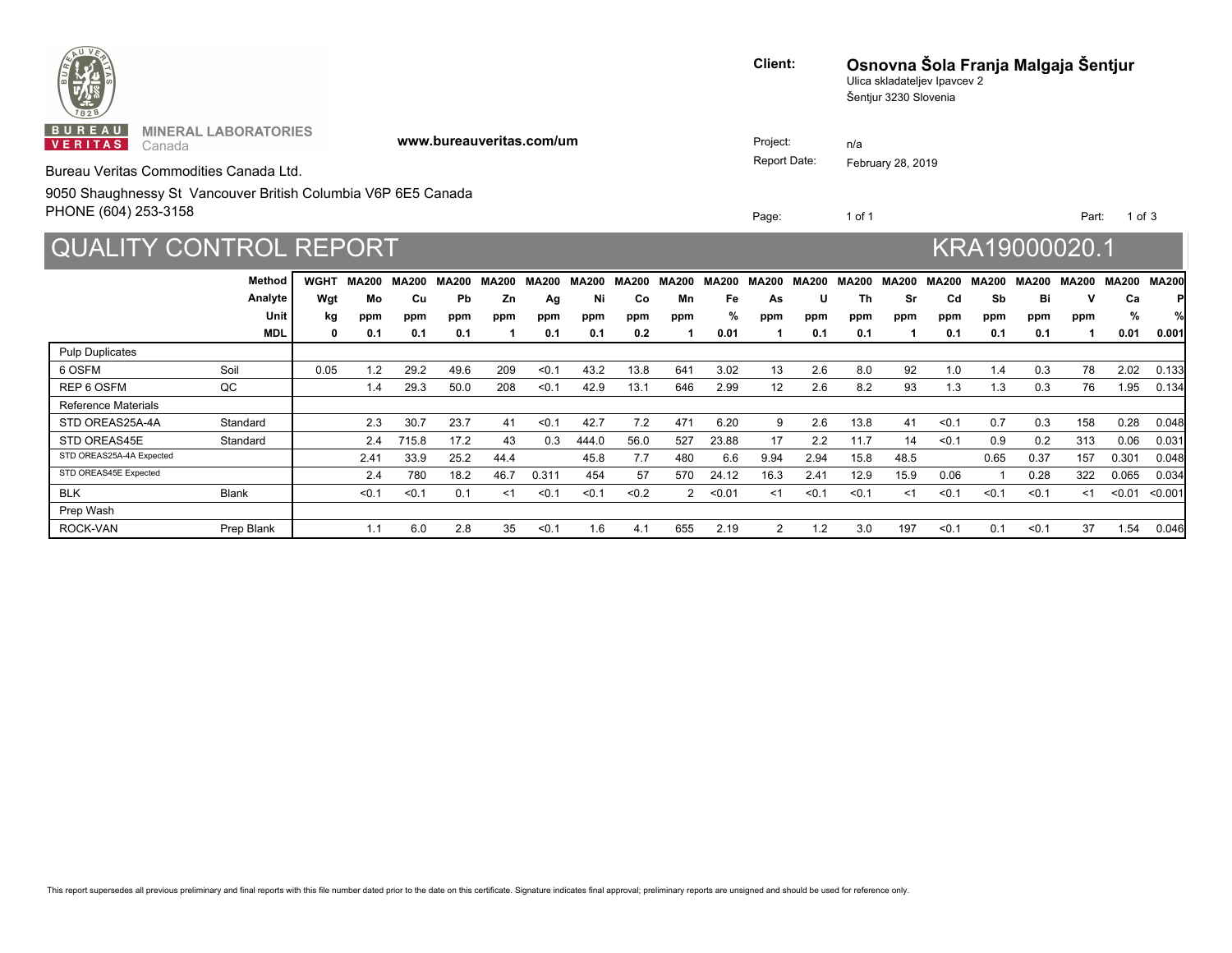| <b>PRINTED BY AN ASSESSMENT</b>                                                                                                                     | Client:                  | Osnovna Šola Franja Malgaja Šentjur<br>Ulica skladateljev Ipavcev 2<br>Šentjur 3230 Slovenia |                   |  |
|-----------------------------------------------------------------------------------------------------------------------------------------------------|--------------------------|----------------------------------------------------------------------------------------------|-------------------|--|
| BUREAU<br><b>MINERAL LABORATORIES</b><br>www.bureauveritas.com/um<br><b>VERITAS</b> Canada<br>Bureau Veritas Commodities Canada Ltd.                | Project:<br>Report Date: | n/a<br>February 28, 2019                                                                     |                   |  |
| 9050 Shaughnessy St Vancouver British Columbia V6P 6E5 Canada<br>PHONE (604) 253-3158                                                               | Page:                    | 1 of 1                                                                                       | Part: 2 of 3      |  |
| <b>QUALITY CONTROL REPORT</b>                                                                                                                       |                          | KRA19000020.1                                                                                |                   |  |
| Method<br>MA200 MA200 MA200 MA200 MA200 MA200 MA200 MA200 MA200 MA200 MA200 MA200 MA200 MA200 MA200 MA200 MA200 MA200 MA200<br>Analyte<br>Mп<br>Cr. |                          |                                                                                              | Sc<br>-Rh         |  |
| Unit<br>ppm<br>ppm<br>ppm<br>ppm                                                                                                                    | ppm                      | ppm<br>ppm<br>ppm<br>ppm                                                                     | ppm<br>ppm<br>ppm |  |

6 OSFM Soil 24.8 76 1.09 411 0.265 6.18 0.733 1.85 1.5 41.1 52 3.1 12.2 8.2 0.6 2 10 43.5 <0.1 101.8 REP 6 OSFM QC 25.7 75 1.08 391 0.264 6.35 0.718 1.82 1.5 41.6 55 3.0 12.0 8.1 0.6 2 9 43.6 <0.1 99.1

STD OREAS25A-4A Standard 17.9 116 0.31 142 0.903 9.17 0.130 0.45 2.0 144.2 42 3.2 8.5 18.7 1.6 <1 11 35.3 <0.1 54.8 STD OREAS45E Standard 9.9 1053 0.14 242 0.555 6.46 0.045 0.31 1.0 94.1 23 1.0 7.1 6.1 0.5 <1 85 6.8 <0.1 21.2 STD OREAS25A-4A Expected 21.8 115 0.327 147 0.93 8.87 0.131 0.482 2 155 47.3 4.06 10.5 20.9 1.4 0.93 13.7 36.7 0.047 61 STD OREAS45E Expected 11 979 0.156 252 0.559 6.78 0.059 0.324 1.07 97 23.5 1.32 8.28 6.8 0.54 93 6.58 0.046 21.2 BLK Blank <0.1 <1 <0.01 <1 <0.001 <0.01 0.003 <0.01 <0.1 <0.1 <1 <0.1 <0.1 <0.1 <0.1 <1 <1 <0.1 <0.1 <0.1

ROCK-VAN Prep Blank 11.7 3 0.44 756 0.198 7.69 3.415 1.65 0.3 53.7 24 0.8 15.2 5.7 0.4 <1 7 3.6 <0.1 37.5

**0.1 1 0.01 1 0.001 0.01 0.001 0.01 0.1 0.1 1 0.1 0.1 0.1 0.1 1 1 0.1 0.1 0.1**

Pulp Duplicates

Prep Wash

Reference Materials

**MDL**